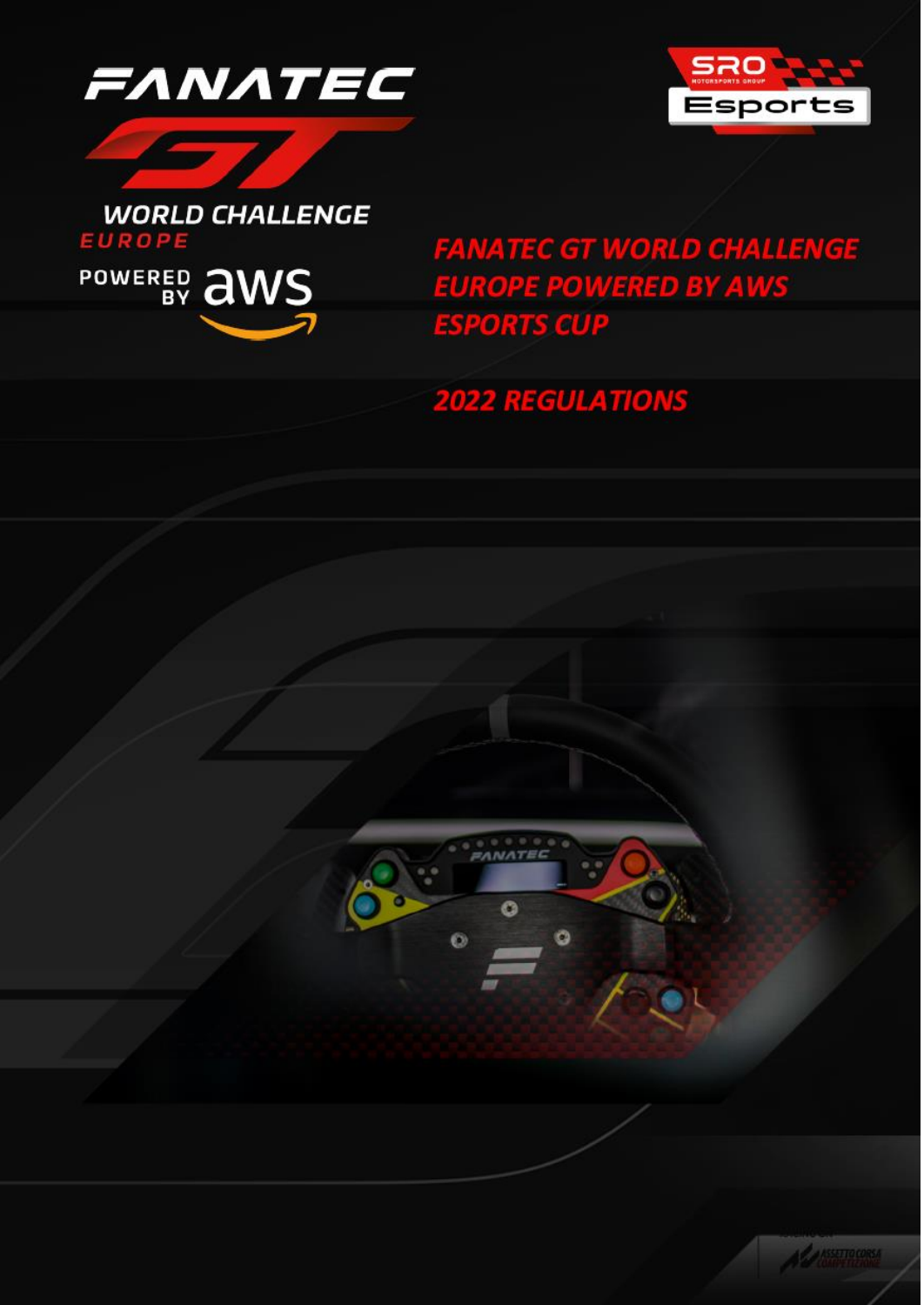# **FANATEC GT WORLD CHALLENGE EUROPE POWERED BY AWS ESPORTS CUP**

# **REGULATIONS**

# **1. COMPETITION**

The Fanatec GT World Challenge Europe powered by AWS Esports Cup is an Esports competition, based on the Assetto Corsa Competizione (PC platform) simulation developed by Kunos Simulazioni, reserved to Teams entered on a full-season basis in the Pro or Silver Cup categories of the Fanatec GT World Challenge Europe powered by AWS or the Fanatec GT World Challenge Europe powered by AWS Endurance Cup.

The Fanatec GT World Challenge Europe powered by AWS Esports Cup is organised by SRO Motorsports Group with the support of AK Esports in order to create a truly engaging Competition and to promote the synergy between real world racing and Esports.

# **2. TERRITORY**

The Fanatec GT World Challenge Europe powered by AWS Esports Cup will be held on-site, inside the new GT Arena that will be set up inside the paddock of each official round of the Fanatec GT World Challenge Europe powered by AWS Endurance Cup.

### **3. DURATION**

From 30 March (Imola FP server opens) until 02 October (end of the championship).

# **4. DRIVER ELIGIBILITY**

A "Driver" is any person who has been nominated by his Team (Art.1) to participate in the Fanatec GT World Challenge Europe powered by AWS Esports Cup and approved by the Organiser.

# **5. PARTICIPATION**

All Competitors who would like to participate in the Fanatec GT World Challenge Europe powered by AWS Esports Cup must meet the following requirements and additional rules:

#### **5.1 REQUIREMENTS AND RULES**

- 1. Each Competitor entered on a full-season basis in either the Fanatec GT Challenge Europe powered by AWS or the Fanatec GT Challenge Europe powered by AWS Endurance Cup in the Pro or Silver Cup categories must take part in the Fanatec Esports GT Pro Series.
- 2. Each Competitor in accordance with article 1 must nominate one of its drivers to take part in the Fanatec GT World Challenge Europe powered by AWS Esports Cup taking place during each round of the Endurance Cup.
- 3. If a Competitor has entered cars on a full season basis in both Pro and Silver Cup, they must nominate one driver from a Pro car and one from a Silver Cup car**.**









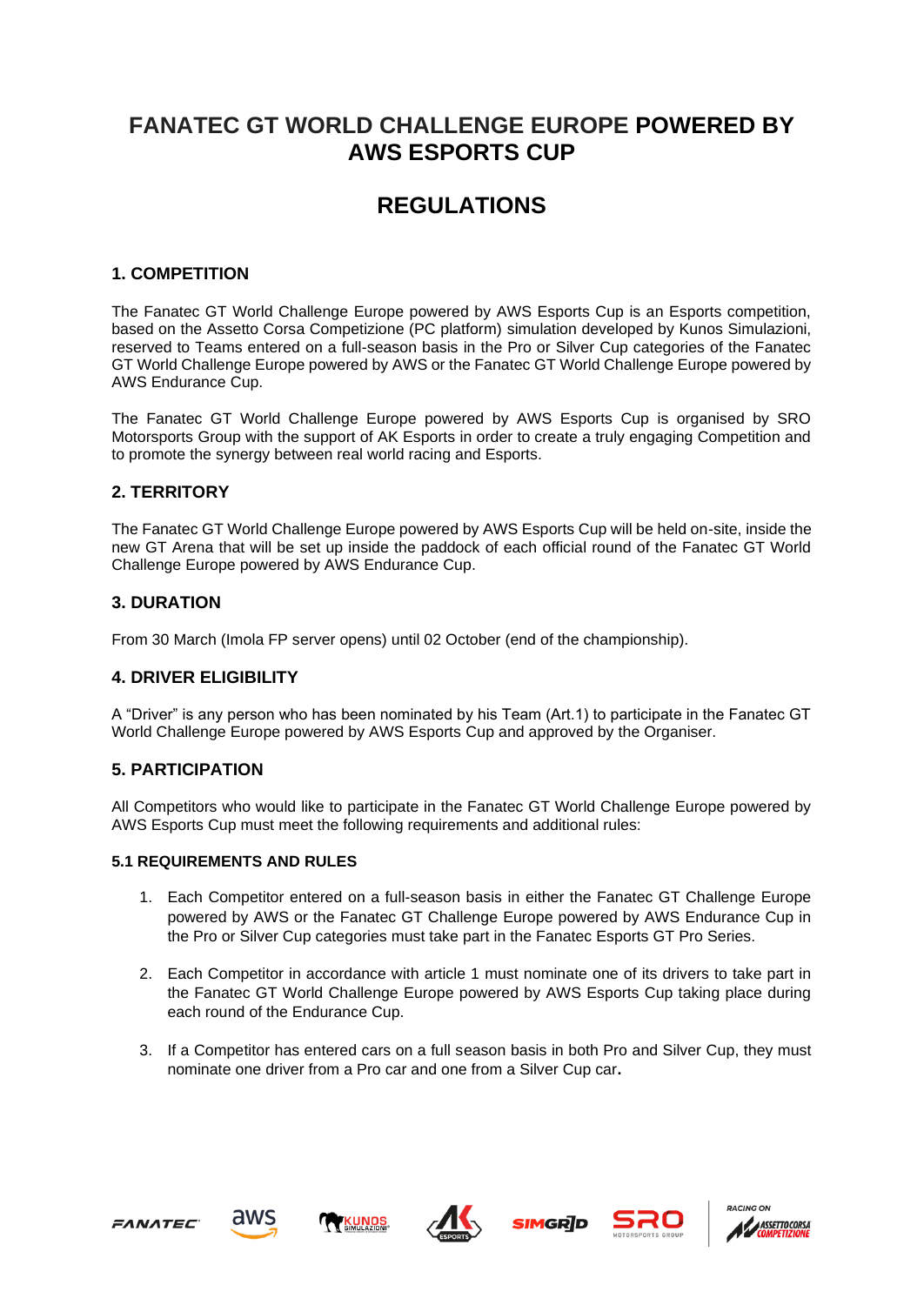- 4. Should a Competitor entered in the Pro category nominate a Silver driver, this driver will only compete for the overall result and will not be eligible for Silver Cup points or prizes.
- 5. The nomination will take place at the same time as the sign on and nomination form is returned for the Endurance Cup, before the end of the Administration Checks.
- 6. It is mandatory for each Competitor to select the same in-game Manufacturer as they compete with in real life
- 7. The driver(s) nominated to take part in the Esports Cup must be entered in the Endurance Cup in Pro or Silver respectively.
- 8. Should a driver nominated for the Fanatec GT World Challenge Europe powered by AWS Esports Cup be unable to take part for reasons considered to be force majeure, the Competitor must notify the Promoter and nominate a replacement driver.
- 9. Competitors may nominate different drivers at each event should they so wish.
- 10. If there are more than 24 drivers who are due to take part in the Fanatec GT World Challenge Europe powered by AWS Esports Cup in accordance with article 1, then the priority will be given to full-season entrants in the Fanatec GT World Challenge Europe powered by AWS. The remaining places will be given to the top ranked drivers in free practice.
- 11. Should there be fewer than 24 drivers due to take part in the Fanatec GT World Challenge Europe powered by AWS Esports Cup in accordance with article 1, any remaining places may be taken by race-by-race entries or teams competing in the Pro-Am, Gold or Bronze Cup in the TotalEnergies 24 Hours of Spa. Any such Competitors may nominate their driver to go on the waiting list. Any such driver must qualify within 110% of the fastest time. These Competitors will be eligible for the prize-money for the Fanatec GT World Challenge Europe powered by AWS Esports Cup but will not be eligible for the Fanatec Points Boost.
- 12. According to the final results of the Fanatec GT World Challenge Europe powered by AWS Esports Cup at any event, Fanatec Points Boost points will be awarded to the Competitors in the top five positions in the Overall classification, and to the top five positions in Silver Cup. Any additional Competitors entered in the Esports Cup event in accordance with article 8 above will not score Fanatec Boost Points and will be considered invisible for the attribution of points.
- 13. The Fanatec Points Boost points will be added to the Endurance Cup points and the Sprint Cup points to determine the Fanatec GT World Challenge Europe powered by AWS Overall and Silver Cup Team titles.No Fanatec Points Boost will be added to any driver's title points scores.
- 14. Additionally, the Fanatec GT World Challenge powered by AWS Esports GT Pro Series Cup will be awarded Overall and in the Silver Cup to the Team scoring the most points over the Events which have taken place.
- 15. Should any Competitor as described by article 1 fail to nominate a driver to take part in the Esports Cup, or should that driver fail to attend the Fanatec GT World Challenge Europe powered by AWS Esports Cup competition at any event, except for cases of force majeure as accepted by the SRO Sporting Board, the Competitor will lose their eligibility for the Prize Fund for the season.
- 16. Drivers must join the official Discord Server with real Forename and Surname.
- 17. A podium ceremony may take place after the esports race. This will be mandatory for the top three finishers Pro and in the Silver Cup.









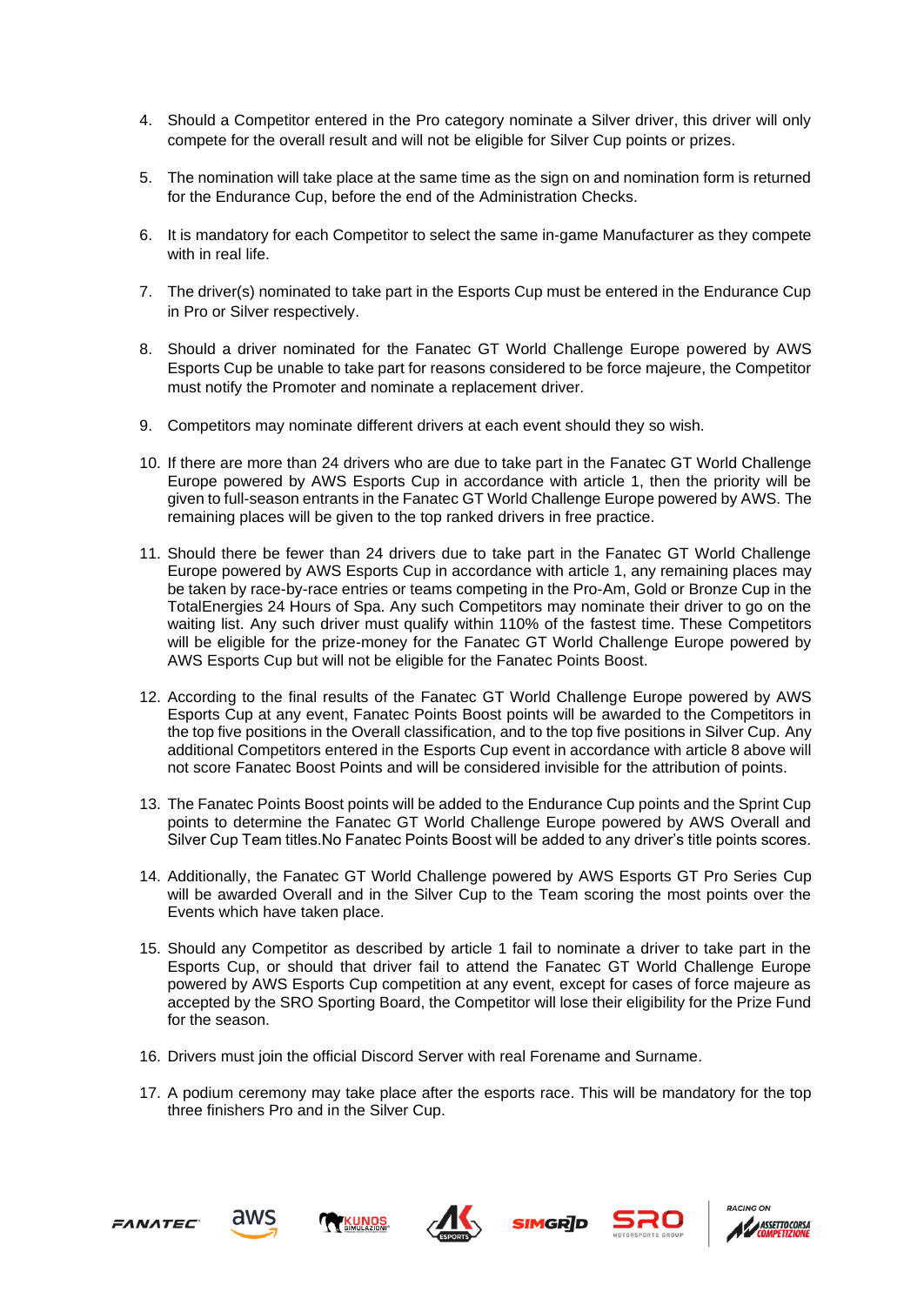#### **5.2 DRIVER NAMES**

- 1. In-game Driver names must be the real ones and must not contain any of the following: nicknames, acronyms, obscene or suggestive language, corporation, company, sponsor, product or any shorthand of the aforementioned Fanatec GT World Challenge Europe powered by AWS Esports Cup derivatives that may cause confusion during gameplay and broadcast;
- 2. Drivers who attempt to change their in-game names and last names during the event may be disqualified from the competition.

# **6. FORMAT OVERVIEW**

# **FANATEC GT WORLD CHALLENGE EUROPE POWERED BY AWS ESPORTS CUP**

### **6.1 GENERAL RULES**

- 1. Cars allowed:
	- Aston Martin AMR V8 Vantage GT3;
	- Audi R8 LMS Evo GT3 2019;
	- Audi R8 LMS Evo 2 GT3 2022;
	- Bentley Continental GT3 2018;
	- BMW M4 GT3:
	- Honda NSX Evo GT3:
	- Ferrari 488 GT3 Evo 2020;
	- Lamborghini Huracan GT3 Evo 2019;
	- McLaren 720S GT3;
	- Mercedes AMG GT3 Evo 2020;
	- Porsche 991 II GT3 R 2019.
- 2. Driving Assists:
	- Traction Control: allowed
	- ABS: allowed
	- Stability Control: not allowed
	- Ideal Line: not allowed
	- Automatic Gearbox: not allowed
	- Engine Start: no restrictions
	- Wipers: no restrictions
	- Lights: Automatic only
	- Pit Limiter: no restrictions
- 3. Car Setup: no restrictions.









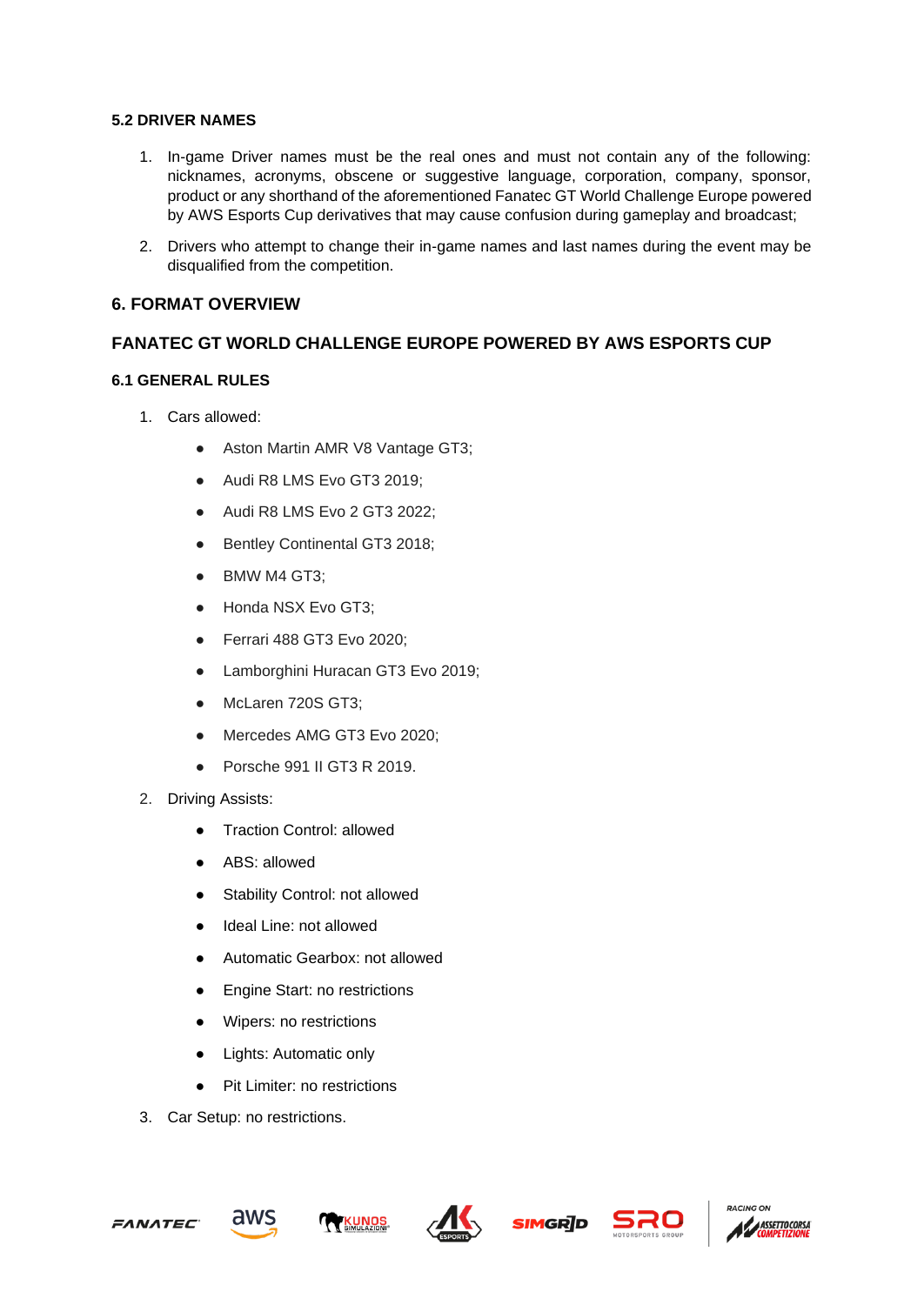#### **6.2 CAR LIVERIES**

- 1. Drivers are obliged to use fully custom liveries [\(Tutorial\)](https://docs.google.com/document/d/1X9PI1k6lX6Em0w8RV3Qnbjh8u01M2I9nfTXjvZxSqnw/edit) or in-game custom ones;
- 2. Drivers who are using fully custom liveries must comply with the rules pointed out in the [Sponsor](https://drive.google.com/file/d/18kuUKiGxpgnL-OdObsce1UDopTCK5fzl/view)  [and Branding regulations document;](https://drive.google.com/file/d/18kuUKiGxpgnL-OdObsce1UDopTCK5fzl/view)
- 3. Car liveries must be submitted in the correct format (zip file including "cars" and "liveries" folder with the correct files inside) to Admins;
- 4. Deadline to submit custom liveries to Admins: Monday 28 March at 18:00 CEST.

Liveries submitted in the incorrect format or errors in the format or textures themselves may be rejected by the Admins without possibility of resubmitting until the next event's deadline.

#### **6.3 RACE FORMAT**

- 1. Free Practice: maximum 2 hours per driver / 3 hours for the Spa Francorchamps race only
- 2. Warm-up: 30 minutes on race day (optional)
- 3. Qualifying: 15 minutes on race day, followed by a 10-minute break
- 4. Race: 60 minutes
	- o One mandatory pit stop Fixed pit window;
	- o During the pit stop every driver must add at least 1 litre of fuel;
	- o Tyres and fuel strategy are not subject to any restrictions;
	- o Pit Window duration: 10 minutes;
	- o The Pit Window opens after 25 minutes from the start of the race.

#### **6.4 SCORES**

Based on the order of arrival at the finish line of every championship race, Teams will be assigned the following Fanatec Points Boost points:

- P1 5 points
- P2 4 Points
- P3 3 points
- P4 2 points
- $\bullet$  P5 1 point

#### **6.5 BALANCE OF PERFORMANCE**

The organiser reserves the right to apply a custom Manufacturer Balance of Performance dedicated to each official round of the Fanatec GT World Challenge Europe powered by AWS Esports Cup.

1. Custom BoP will be communicated by Admins at least 1 week prior to the start of each event on the official Discord Server - Official Communications channel.









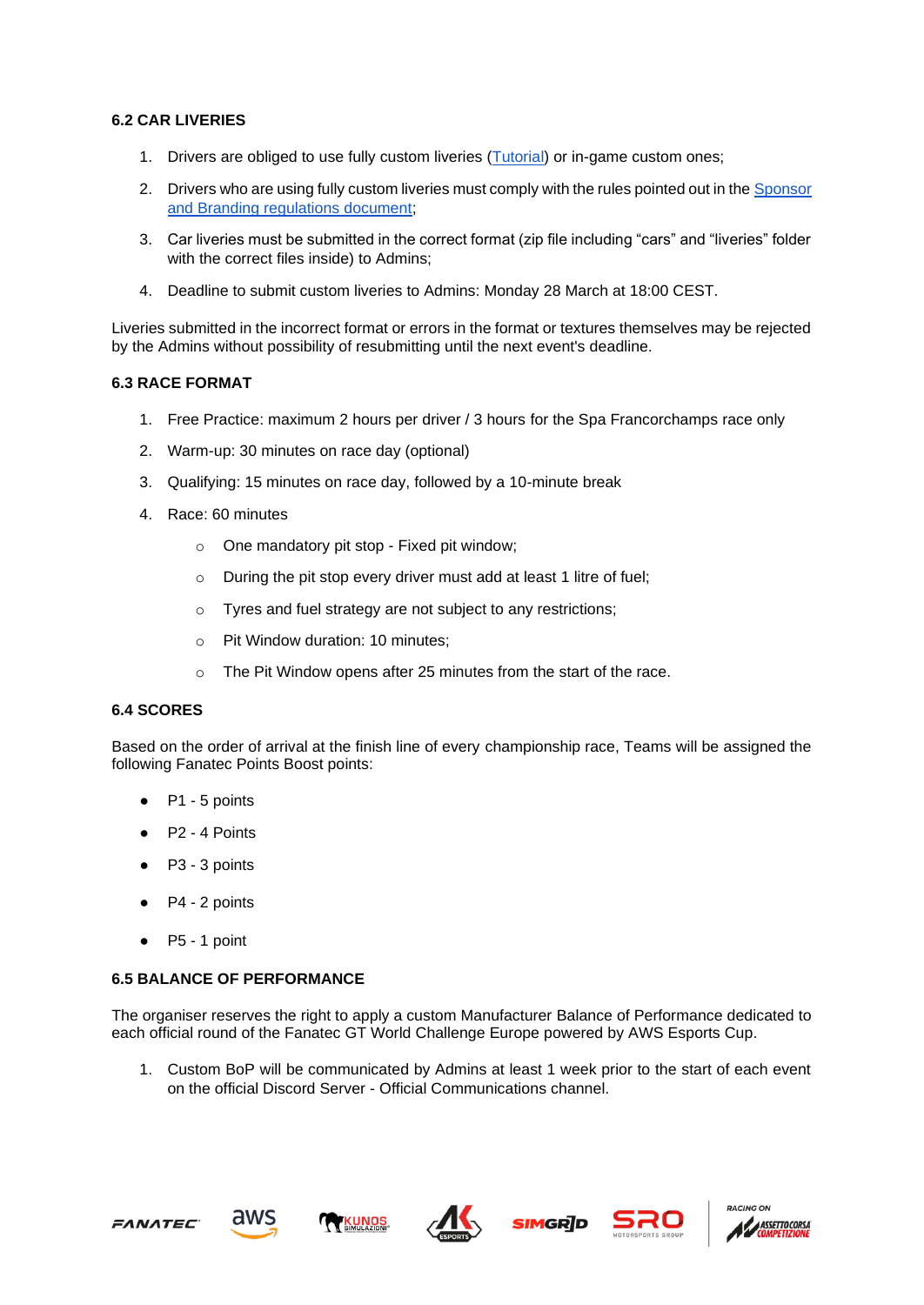2. Custom ballast may be modified by the Organiser and may be announced up to 72 hours before the start of the race session.

After each championship round the organiser will apply 'Success Ballast' to the top-three finishers in both the Pro and Silver classes as follow:

- $P1 30$  kg
- $P2 15 kg$
- $P3 10$  Kg
- 1. All drivers contest Round 1 with zero Success Ballast;
- 2. The Success Ballast is not cumulative round after round;
- 3. Entries with 30 15 10kg will have all Success Ballast removed after finishing fourth or lower.
- 4. In case of a Driver change, Success Ballast will be assigned to the car.

#### **7. CALENDAR & TIMES**

- Round 1 Imola
	- o Free Practice: Friday 1 April
	- o Qualifying Race: Saturday 2 April
- Round 2 Paul Ricard:
	- o Free Practice: Thursday 2 June
	- o Qualifying Race: Friday 3 June
- Round 3 Spa Francorchamps:
	- o Free Practice: Thursday 28 July
	- o Qualifying Race: Friday 29 July
- Round 4 Hockenheim:
	- o Free Practice: Friday 3 September
	- o Qualifying Race: Saturday 4 September
- Round 5 Barcelona:
	- o Free Practice: Friday 30 September
	- o Qualifying Race: Saturday 1 October

Dates and times may be subject to changes

#### **8. CODE OF CONDUCT**

The respect of the Code of Conduct is a fundamental aspect in every Esports competition. Any Driver who fails to respect the rules of the Code of Conduct will be considered ineligible to participate in the Fanatec GT World Challenge Europe powered by AWS Esports Cup and, if an evident breach of the following rules of the Code of Conduct will happen during the event, the organiser may remove the guilty Driver.











ASSETTO CORSA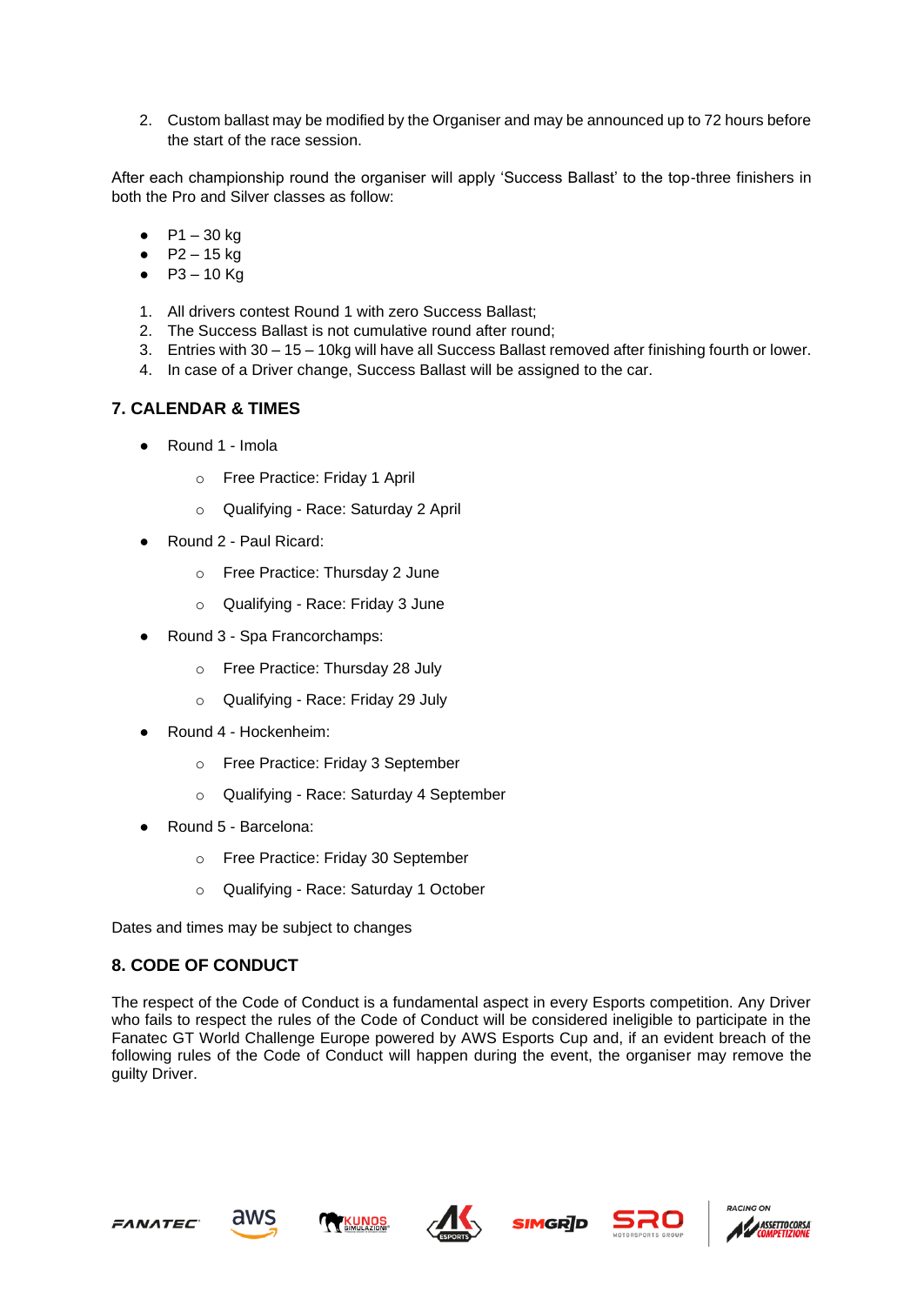1. All Drivers are expected to conduct themselves in a manner that reflects positively on the Organiser and shall not engage in conduct considered harmful to the business, reputation or relationships of an individual or of their partners;

All Drivers agree to avoid the following behaviours online and offline:

- 2. Hate speech or discriminatory behaviour: Drivers must not use language that is deemed by the Organiser to be obscene, vulgar, insulting, threatening, abusive, libellous, defamatory or otherwise offensive or objectionable, or promote or incite hatred or discriminatory conduct, at any time, off or on broadcast. Drivers may not use this type of language on any social media or during any public facing events such as streaming;
- 3. Harassment: any kind of harassment is strictly prohibited;
- 4. Discriminatory language: any kind of discriminatory words, phrases or gestures offending the dignity or integrity of a private person, a group of people, a team, a brand, a sponsor, a country through contemptuous or discriminatory words or actions on account of race, skin colour, ethnic, national or social origin, gender, language, religion, political opinion or any other opinion, financial status, birth or any other status, sexual orientation or any other reason, are strictly prohibited;
- 5. Trolling: posting inflammatory, extraneous or off-topic messages in an online community, such as a forum, chat room, blog, or any social media, with the primary intent of provoking readers into an emotional response or of otherwise disrupting normal on-topic discussion, is strictly prohibited.

Drivers posting negative, disruptive and brand damaging content on social media about the organiser, the game, SRO Motorsports Group, Kunos Simulazioni, and their partners in general and/or any other participant, including but not limited to images and videos of game faults, may result in the participant disqualified (Driver removal) from the Event.

#### **8.1 FRAUDULENT ACTIVITY**

In any moment during the Competition, the organiser has the right to exclude the Drivers in the event of:

- 1. Exploiting game glitches: intentionally using any in-game bug to seek an advantage;
- 2. Collusion: any agreement among two (2) or more Drivers and/or other persons to affect any competition or race and/or opposing Drivers;
- 3. Any other behaviour as determined to be cheating, gameplay, gamesmanship or gaining an unfair advantage in any way by the organiser.

Drivers must notify the Organiser of any unfair exploits that they become aware of. Any Driver who is deemed, in the sole determination of the organiser, to have cheated or behaved in any way as described above may be penalised and/or disqualified from the Fanatec GT World Challenge Europe powered by AWS Esports Cup.

Any conduct that is considered in violation of this Code of Conduct is punishable at the sole discretion of the Organiser and may result in disqualification from the Fanatec GT World Challenge Europe powered by AWS Esports Cup.

#### **RACE DIRECTION AND SPORTING CODE**

Please refer to the Sporting Code below for more information regarding Race Control, driving standards and penalties.









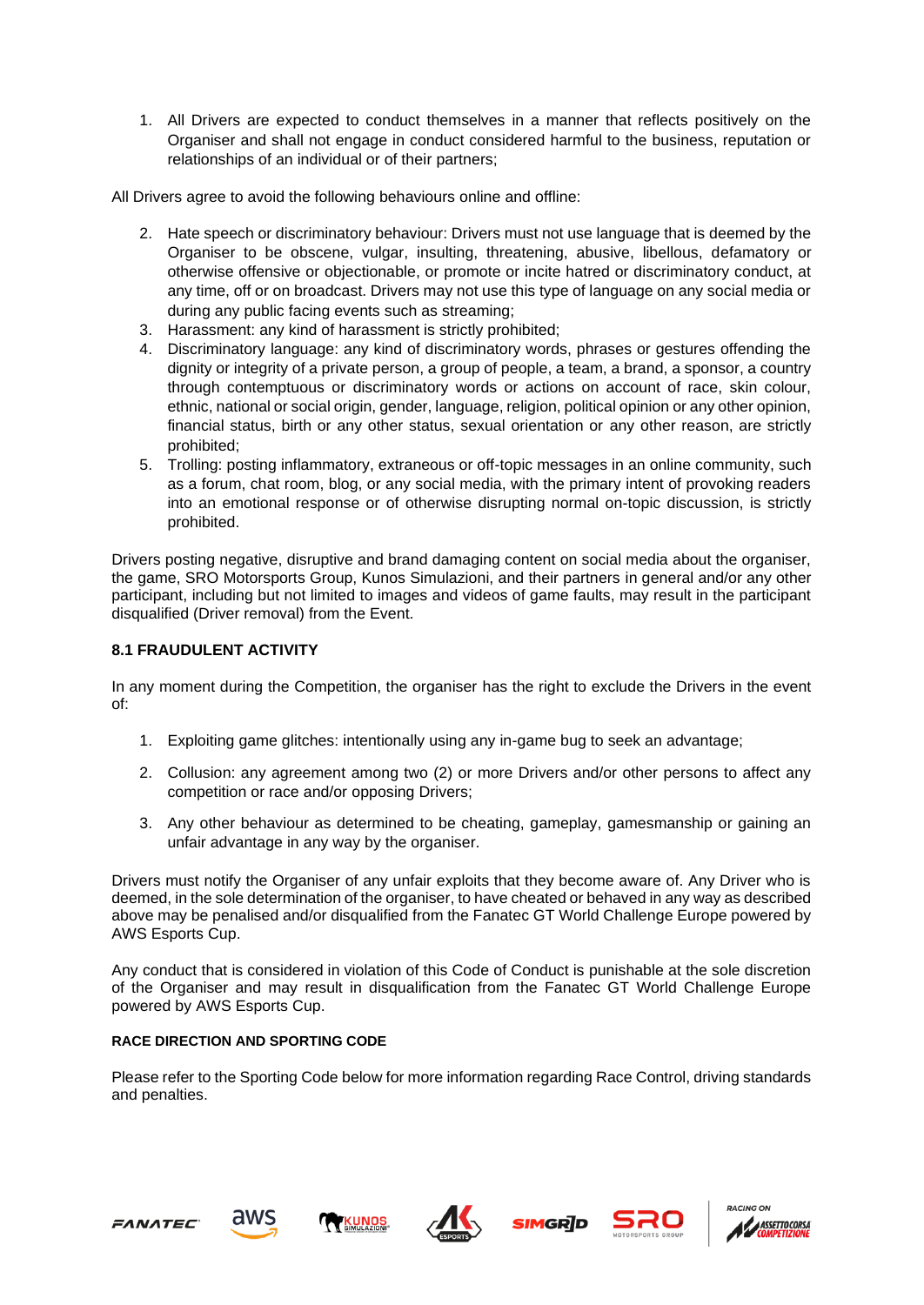# **9. OFFICIAL COMMUNICATIONS**

All Drivers must be connected to the official Discord server and Team Speak Server when in the arena. Support staff will check that all the communication softwares are working during the practice sessions. The official Fanatec GT World Challenge Europe powered by AWS Esports Cup Discord server shall be considered as the main channel of communication between the Organiser, Race Direction and Drivers.

Each Driver must join the official Discord server with his/her real Surname and Forename in order to be aware of official communication, participate in the mandatory Driver Briefing and let admins coordinate all the different racing sessions and communication.

All the official results of the races and penalties will be published on the "Official Communication" channel on Discord.

### **10. CONTACTS**

For any additional information please refer to the following contacts:

- SRO Email: Maximilian@sro-motorsports.com
- Tech Support Ak Esports: esport@akinformatica.it
- Discord server:<https://discord.gg/PhDhPkG9Xu>













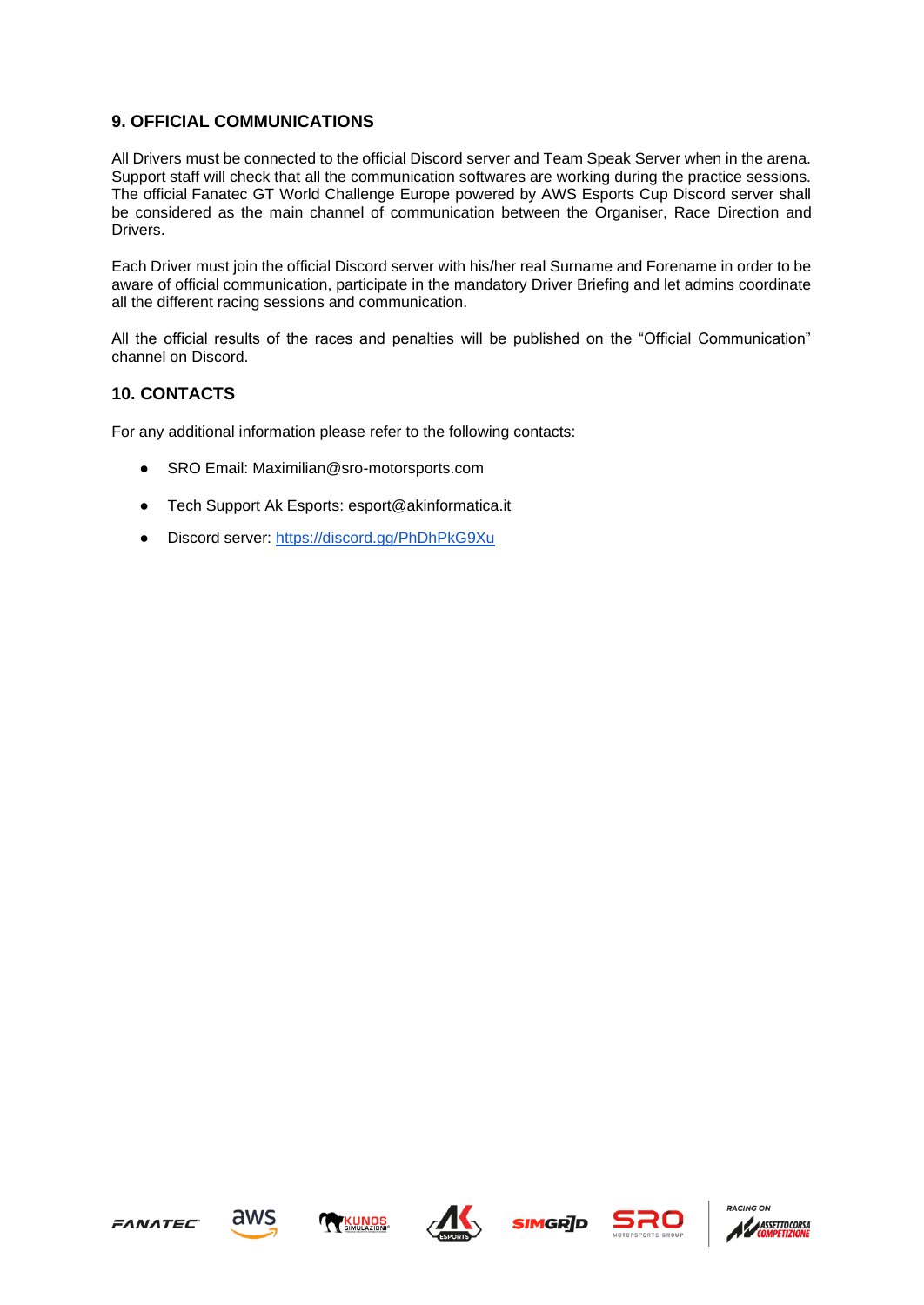# **SPORTING CODE**

#### **1. General Rules & Driver Conduct**

- 1. Drivers must use their full name in the game in order to participate in the competition.
- 2. All Drivers are expected to be ready to run at the designated time for official sessions.
- 3. Drivers are expected to have familiarity with the regulations of the championship, as well as the specific and relevant features and rules of the game platform used.
- 4. Drivers are expected to have read and understood the General Regulations
- 5. Only the race admins will decide whether a session should be delayed or restarted.
- 6. It is not allowed to push the vehicle of another competitor to assist him/her in case he/she has run out of fuel or experienced a mechanical breakdown etc.
- 7. Bump drafting is also prohibited. Drivers shall provide 'racing room' to each other.
- 8. Unsportsmanlike conduct is subject to penalties. Any Driver attempting to wreck or intentionally ram another competitor may be banned from the session or even from the Fanatec GT World Challenge Europe powered by AWS Esports Cup.
- 9. Event administrators, Stewards and the Race Director will oversee the sessions. Administrators can report any misconduct to be reviewed by Stewards and the Race Director, and may lead to penalties or removal from the session and/or formal rebuke or ban.

#### **2. Qualifying**

- 1. Drivers must achieve their fastest lap without exploiting external factors. It is forbidden to gain an advantage by exploiting other players on the track, such as bump drafting. Doing so may receive a warning or even a penalty for the race session, which may include removal of the best lap time set or the obligation to start at the back of the grid.
- 2. Lap invalidation resulting from off-tracks are entirely handled by the game.
- 3. It is strictly forbidden to stop on-track to teleport back to the garage. Teleporting to the garage may only be allowed from exit routes and other tarmac off-track areas (not grass or gravel), where they cannot disrupt the qualifying of other Drivers. Any transgression will be severely penalized by the Stewards, and repeated offenders may receive a formal rebuke or may be banned from the event.
- 4. Drivers on the outlap must let other Drivers on their fast lap pass by moving out of their way. The in-game blue flag system assists Drivers in that. Ignoring the blue flag and holding up another Driver on their fast lap are conducts that may be penalized by the Stewards.
- 5. Exiting the pitlane must be done by exercising caution in order not to disrupt the timed lap of other Drivers. It is strictly prohibited to cross the white line / veer and jump onto the ideal line; any violation may result in severe penalty from the Stewards.
- 6. During official qualifying sessions Drivers must always engage the pit limiter in the pit lane. Drivers caught taking an advantage by not engaging the pit limiter in the pit lane will be disqualified from the race or the championship.











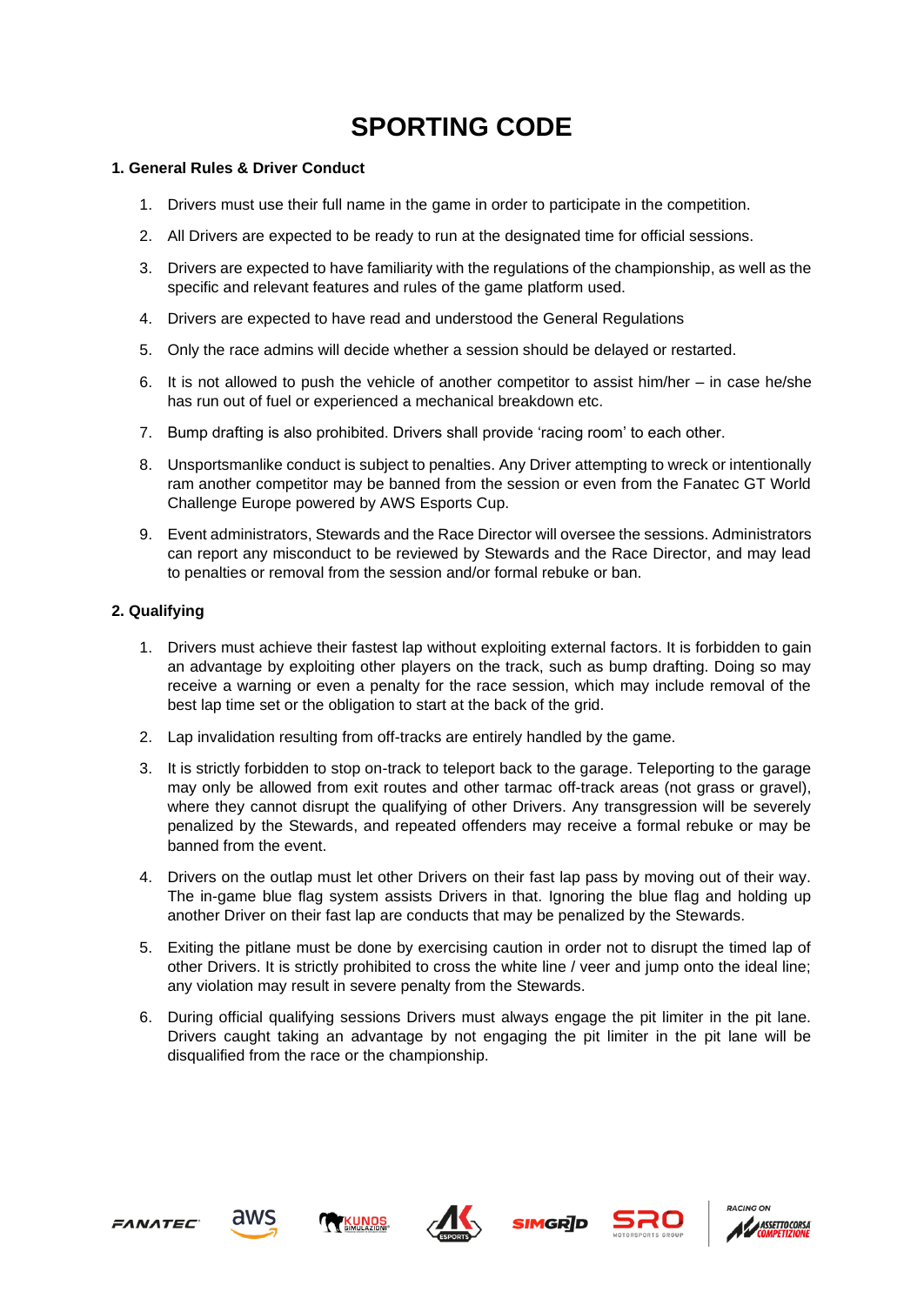#### **3. Race Start**

- 1. Formation lap and race start procedures are handled by the in-game system. Test sessions will provide opportunities for participants to practise and become familiar with the system. The game may hand out automatic Drive-Through penalties for jumping the start or being out of position during the pre-green flag phase. Automatic penalties may be left in place or cleared at the discretion of the Stewards and the Race Director.
- 2. Tire and brake warming (accelerating and slowing abruptly or weaving) is prohibited in the pitlane and during the double-file phase of the formation lap. Tire and brake warming is permitted during the single-file phase of the formation lap. Drivers not adhering to this rule may be penalized by the Stewards during or after the session.
- 3. During the formation lap, opponent cars are ghosted (collisions are disabled). Collisions are reenabled at the Green Flag, or when any car coupling is disengaged after the Green Flag.

#### **4. Track Limits**

- 1. Track limits are determined by the game itself, utilizing the in-game warning and penalty system for infractions. More on this can be found in th[e](https://docs.google.com/document/d/1xo52PFjuMrvILXtC-5R_9yS_9lGox6PS6JzA19Qjvz0/edit) [Assetto Corsa Competizione Drivers' manual.](https://docs.google.com/document/d/1xo52PFjuMrvILXtC-5R_9yS_9lGox6PS6JzA19Qjvz0/edit)
- 2. Pit entry/exit lanes are considered part of the racing surface for the cars on track, unless admins decide otherwise for certain track layouts. Drivers using the pits have to stay within pit entry/exit lane lines with all four wheels and are not allowed to cross over. Riding on the line will be acceptable and any penalty decision will be at the discretion of the stewards.
- 3. Going off of track with all four wheels due to a mistake is considered part of racing. Repeated leaving the track at the same corner(s) may be deemed as gaining an advantage and a penalty may be given either by the in-game penalty system or the Stewards.
- 4. Gaining a position or gaining an advantage against a competitor or gaining track position (gaining time) by leaving the track in any way is against the rules, regardless of any in-game penalty that may be handed out, and the Stewards may apply penalties because of that, unless the Driver gives back the position immediately or slows down to compensate within the same lap.

#### **5. Flag Rules**

- 1. Yellow flags are enforced and Drivers must respect the "No passing when under yellow" rule. Drivers must be cautious and prepare for slowing down to avoid any incident ahead. Yellow flags are indicated by the game to the player on the game HUD and in-car safety device.
- 2. If any Driver ignores yellow flags, it is within the Stewards discretion to apply a penalty. Drivers not respecting yellow flags and causing additional incidents may receive a severe penalty from the Stewards.
- 3. Blue flags are advisory, slow/lapped Drivers can stay on their line but must facilitate the lapping car by lifting to make sure to reduce the time lost to the faster car. Blue flag rules may be enforced more strictly in shorter Sprint races, where time loss may be more crucial to the faster cars.
- 4. A blue-flagged Driver is not allowed to defend his track position against the lapping car and he/she should stay on his/her line. Intentionally holding up or defending against a lapping car may determine the application of a penalty or even the disqualification of the Driver by the Stewards. Drivers about to be lapped have to behave in a predictable way without sudden changes of direction. Drivers in front must not stay ahead of a lapping car within a blue flag (1.5









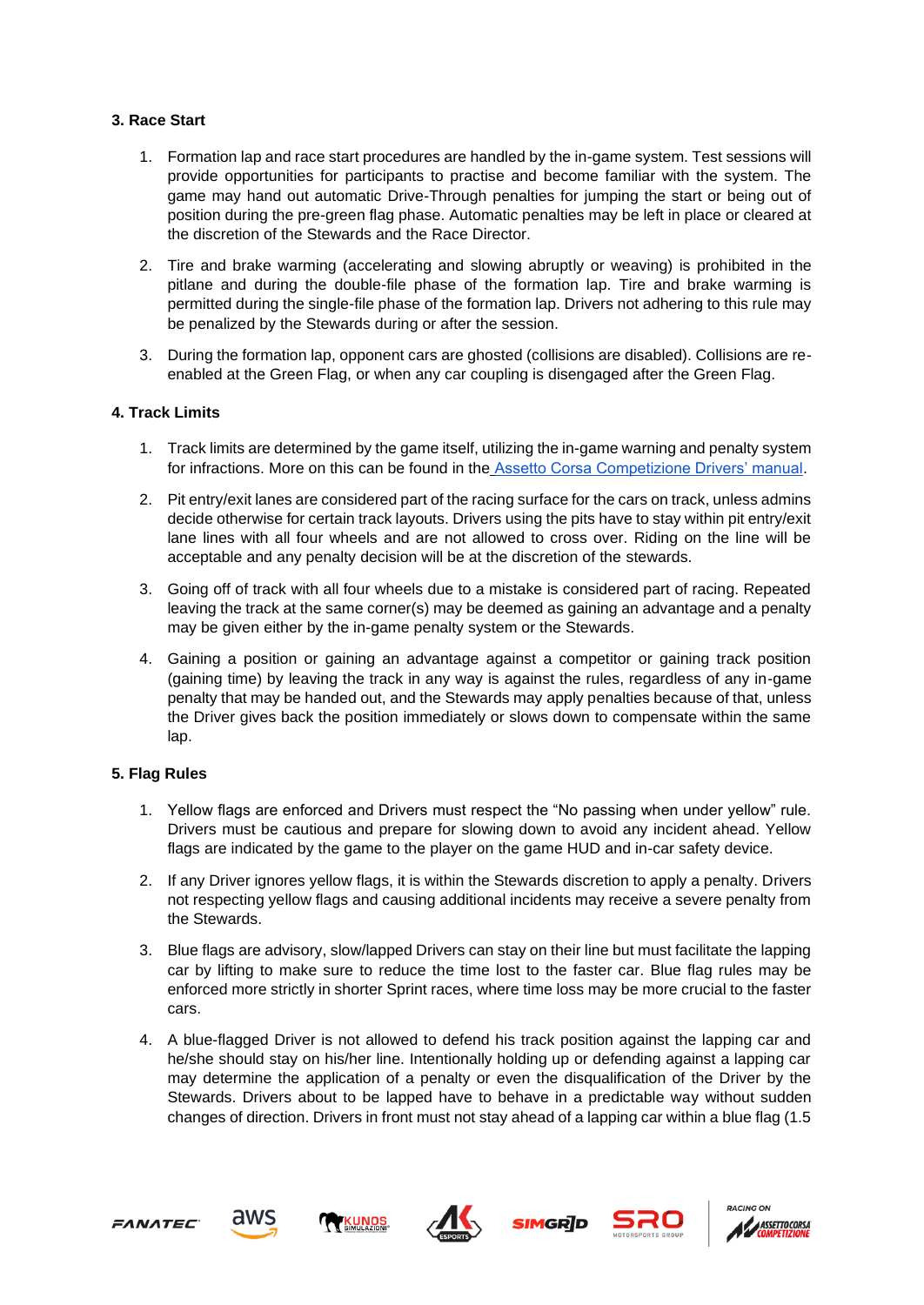seconds of) distance with the car behind closing in for more than one full lap. The blue flag distance is determined and indicated by the game on the player's HUD and in-car safety device. The lapping car may use the flashing lights to indicate intention to pass or indicate the passing move.

- 5. Lapped Drivers are allowed to unlap themselves as long as they can pull away after passing the Driver that has a lap advantage. It is at the discretion of the car in front to facilitate the move. The car with lap advantage is not required to allow the lapped car back in front and the car behind has no right to attack the car in front unless the move is facilitated or suggested by the car ahead via using indicators, lifting the accelerator or keeping to one side of the track. Depending on the race format, each driver should be able to gauge the necessity of the unlapping manoeuvre.
- 6. Black/Orange flags might be shown when a player has excessive damage. Not responding to the warning and staying out on track may result in Disqualification by the game or the Stewards.
- 7. In case of technical issues the organisers have the right to stop the race and postpone it by calling a Red Flag.

### **5.1 Red Flag Procedures:**

- 1. Hardware Software fault, Server Connection issues for up to 3 players at the same time during the race: DNF, the race will continue;
- 2. Hardware Software fault, Server Connection issues for more than 3 players after 70% of the race total time: the last lap completed by the leader will count as the final lap of the race;
- 3. Hardware Software fault, Server Connection issues for more than 3 players before 70% of the race total time: Red Flag - Race restart;
- 4. In case of a race restart, the race duration will be reduced according to the race time already completed by the leader on the lap before the Red Flag;
- 5. In case of a race restart the grid order is determined by driver positions at the end of the last full lap completed by the leader before the Red Flag;
- 6. If the Red Flag is required while the Pit Window is open the subsequent grid order will be determined by driver positions at the end of the last full lap completed by the leader before the Pit Window opened;
- 7. After a race restart the Pit Window will be removed.

#### **6. On Track Behaviour**

- 1. The Driver in front has the right to choose any line at any section of the track. The Driver in front loses this right when an overtaking Driver brings their front wheel to line up with the other Driver's rear wheel. At this point drivers are in a "side-by-side" or "overlap" position, and they both have to give each other at least 1 car's width of room.
- 2. Defending is allowed and accepted as a reaction by the Driver in front. It is not allowed to defend if the driver in front is already 1 lap behind. Note that following a racing line into a corner is not considered defense (unless cars are deemed side-by-side).
- 3. Both the passing Driver and the Driver in front are responsible for fair racing during the pass. It is the passing driver's responsibility to choose a safe timing for the pass.
- 4. For each corner, the right to the preferred racing line is decided at the turn-in point. A Driver attempting to pass at corner entry has to be in a side-by-side position at the turn-in point to have a right to enter the corner side-by-side. If not, this Driver must back off and give way to the driver up front.











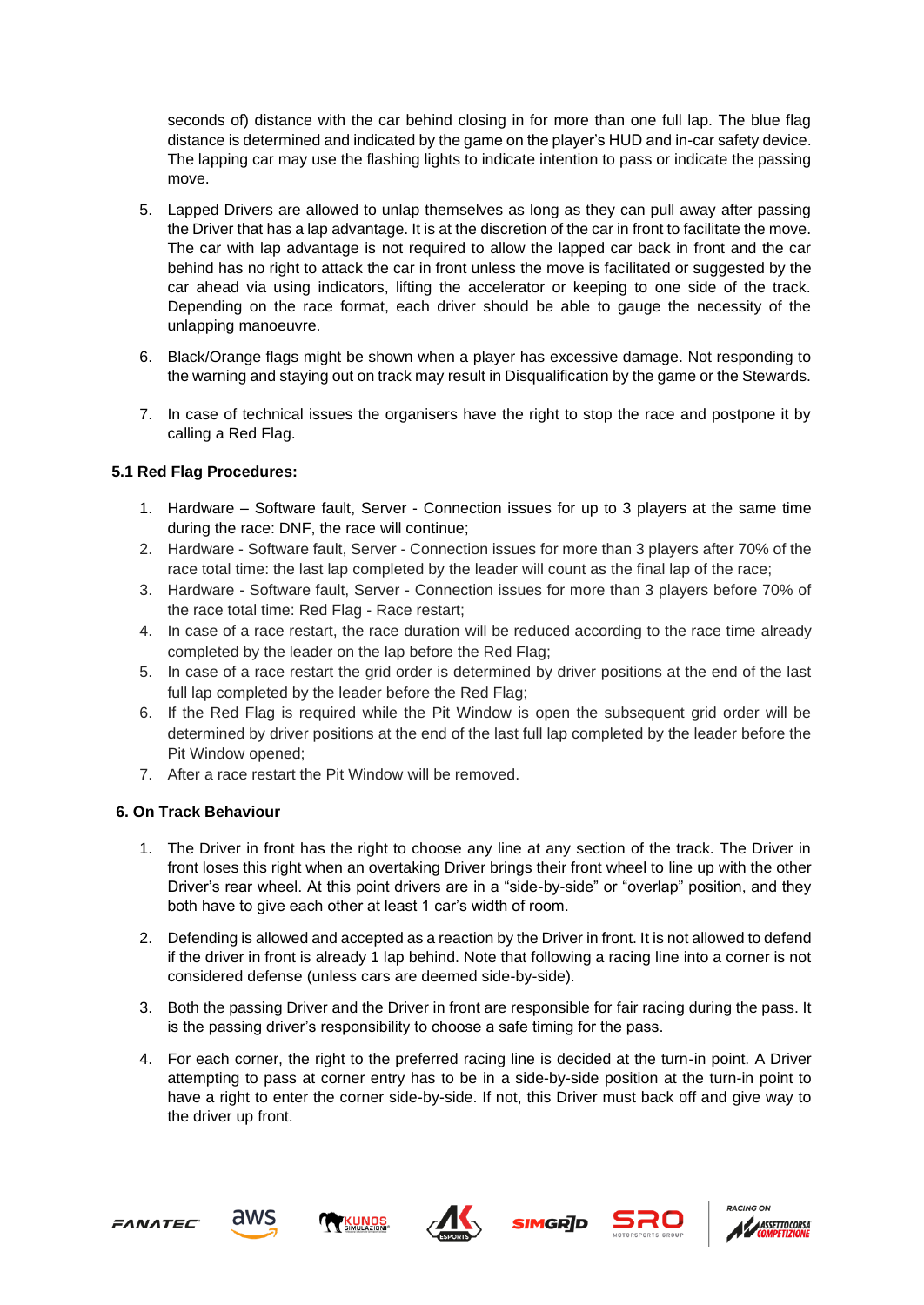- 5. Dive-bombing without establishing sufficient overlap before the turn-in point should be avoided and may be subject to a penalty. If the attempting Driver was out of control and caused contact, or time loss to another Driver, the penalties applied may be harsher than normal.
- 6. Brake checking, unnecessary slowing through a corner, punting, bump-passing, cutting-off or chopping, whether there is contact or not, are not permitted and will be subject to penalty.
- 7. Blocking is not allowed and subject to a penalty.
- 8. Weaving to break a draft is considered blocking.
- 9. Out-of-control or spinning Drivers should lock their brakes to make it easier for other Drivers to predict their movements. After a spin, the driver must keep the brakes pressed to make sure the car does not roll forward or back in order to not create an unpredictable situation for cars passing by. Rolling back to or recklessly re-entering the racing line and causing additional incidents may be subject to severe penalty, whether or not the offending car was the source of the initial incident.
- 10. Drivers who go off track limits, if they can keep their cars under control, should slow down or wait for traffic to clear and re-join in a safe manner.
- 11. Flashing of lights is permitted to alert the Driver ahead you are about to pass or Driver ahead will give way to help the pass. It cannot be more than 3 repeat flashes.
- 12. During official race sessions Drivers must always engage the pit limiter in the pit lane. Drivers caught taking an advantage by not engaging the pit limiter in the pit lane will be automatically penalized by the game and may be disqualified from the race.

#### **7. Incident Reviews & Penalties**

- 1. Official Race sessions will be reviewed by race Stewards live in conjunction with the Race Director.
- 2. Reviews will be conducted by a minimum of two Stewards and the Race Director. Warning/penalty decisions will be issued by the Race Director.
- 3. Live Race Director or Steward(s) will have authority to assign in-session penalties.
- 4. Penalty criteria is as follows:
	- Unavoidable contact or action: Racing incident, no penalty.

– Avoidable contact or action: Warning, TP (Time Penalty), DT (Drive Thru Penalty), SG (Stop and Go Penalty – 0 to 30 seconds in length), DQ (Disqualification from results)

– Unsportsmanlike conduct or any other misdemeanor: Warning, Disqualification or Ban from the event/championship determined by the Administrators and the Race Director.

- 5. Serving penalties: In-session penalties (DT or SG) must be served during the course of the race with the exception of penalties handed out during the final lap.
- 6. Receiving a DT or SG penalty in the final lap will add an appropriate time penalty to the Driver's final result, depending on severity of the penalty (30 to 180 seconds).
- 7. Time penalties (TP) may be handed out during the race session if deemed necessary by the Stewards in conjunction with the Race Director.
- 8. Race Control will post warnings or other messages via the chat message window during the race